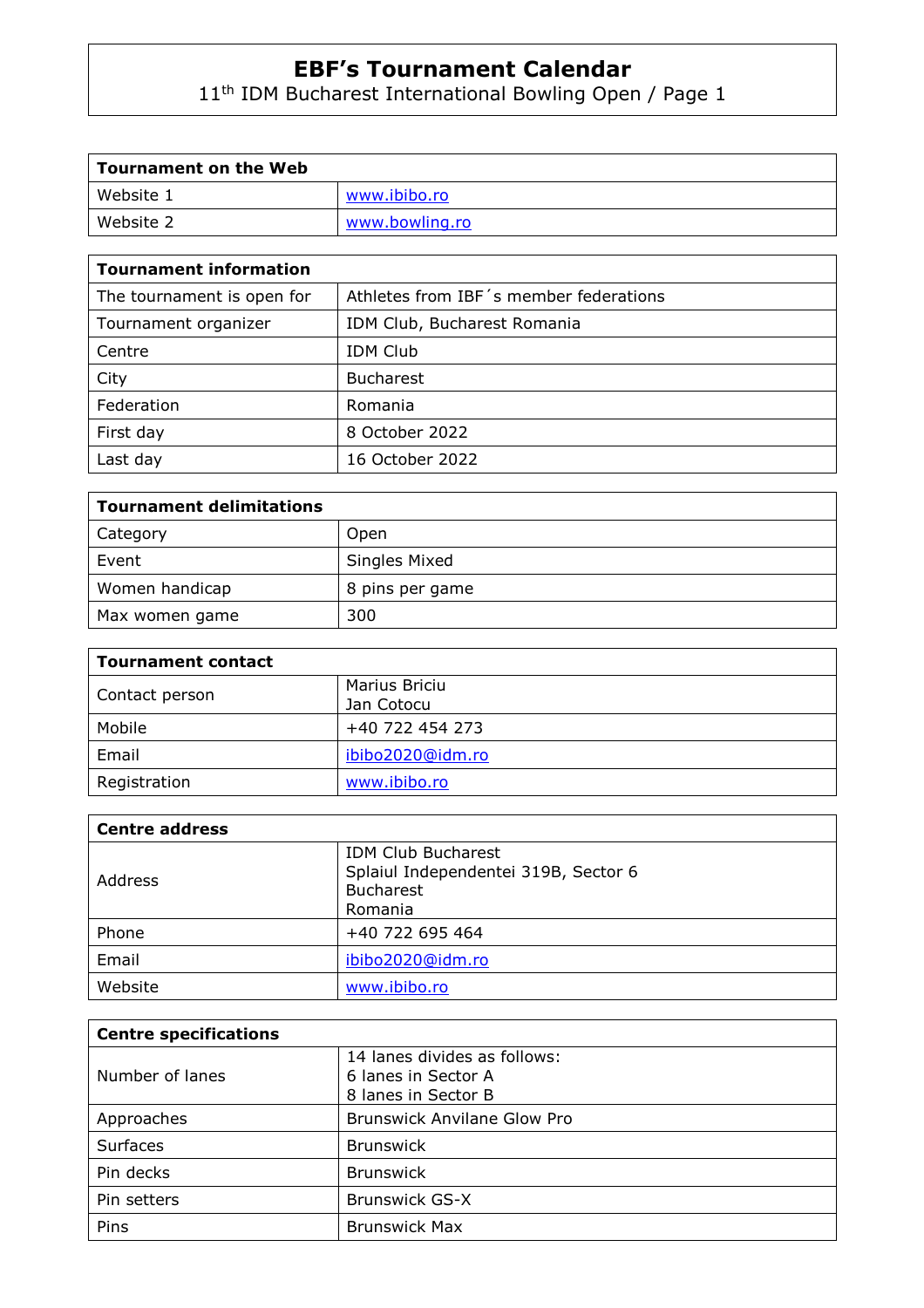11<sup>th</sup> IDM Bucharest International Bowling Open / Page 2

| Score system                   | <b>Brunswick Sync</b>     |
|--------------------------------|---------------------------|
|                                |                           |
| <b>Dressing specifications</b> |                           |
| Oil machine                    | Kegel Kustodian Plus      |
| Oil                            | Kegel Fire                |
| Cleaner                        | Kegel CX4S                |
| Pattern prepared by            | Kegel, Sivissidis Bowling |
| Dressing done by               | <b>IDM Club</b>           |

| <b>Prize money specifications</b> |                                                                                                                                                            |
|-----------------------------------|------------------------------------------------------------------------------------------------------------------------------------------------------------|
| Prize fund status                 | Net. Fixed.                                                                                                                                                |
| Tax on prizes                     | They are already paid by the organizer.                                                                                                                    |
| Tax rules                         | As a consequence of the Romanian tax regulations, the tax<br>on prize money will be paid by the organizer and will not be<br>deducted from the net prizes. |
|                                   | All participants will be obliged to fill in a form provided by<br>the organizer (to meet the needs of GDPR, tax authorities,<br>etc).                      |

| Prize money expressed in $\epsilon$             |                |                |                 |
|-------------------------------------------------|----------------|----------------|-----------------|
| <b>Position</b>                                 | <b>Group A</b> | <b>Group B</b> | <b>Specials</b> |
| Position 1                                      | 2 500          | 300            |                 |
| Position 2                                      | 2 000          | 250            |                 |
| Position 3                                      | 1 500          | 225            |                 |
| Position 4                                      | 1 000          | 200            |                 |
| Position 5-8                                    | 600            | 150            |                 |
| Position 9-16                                   | 400            |                |                 |
| Position 17-32                                  | 250            |                |                 |
| Position 33-48                                  | 200            |                |                 |
| Dimitrios Karetsos<br><b>Highest Score</b>      |                |                | 300             |
| First under 14 years                            |                |                | 125             |
| First above 60 years                            |                |                | 200             |
| First above 70 years                            |                |                | 200             |
| <b>Total</b>                                    | 19800          | 1575           | 825             |
| The total net prize fund is 22 200 $\epsilon$ . |                |                |                 |

## **Tournament format**

## **Qualification**

The following 46 athletes will qualify:

A. Top 40 from the general standing.

B. Top 2 unqualified from a separate standing for squads conducted on Saturday and Sunday, 8-9 October.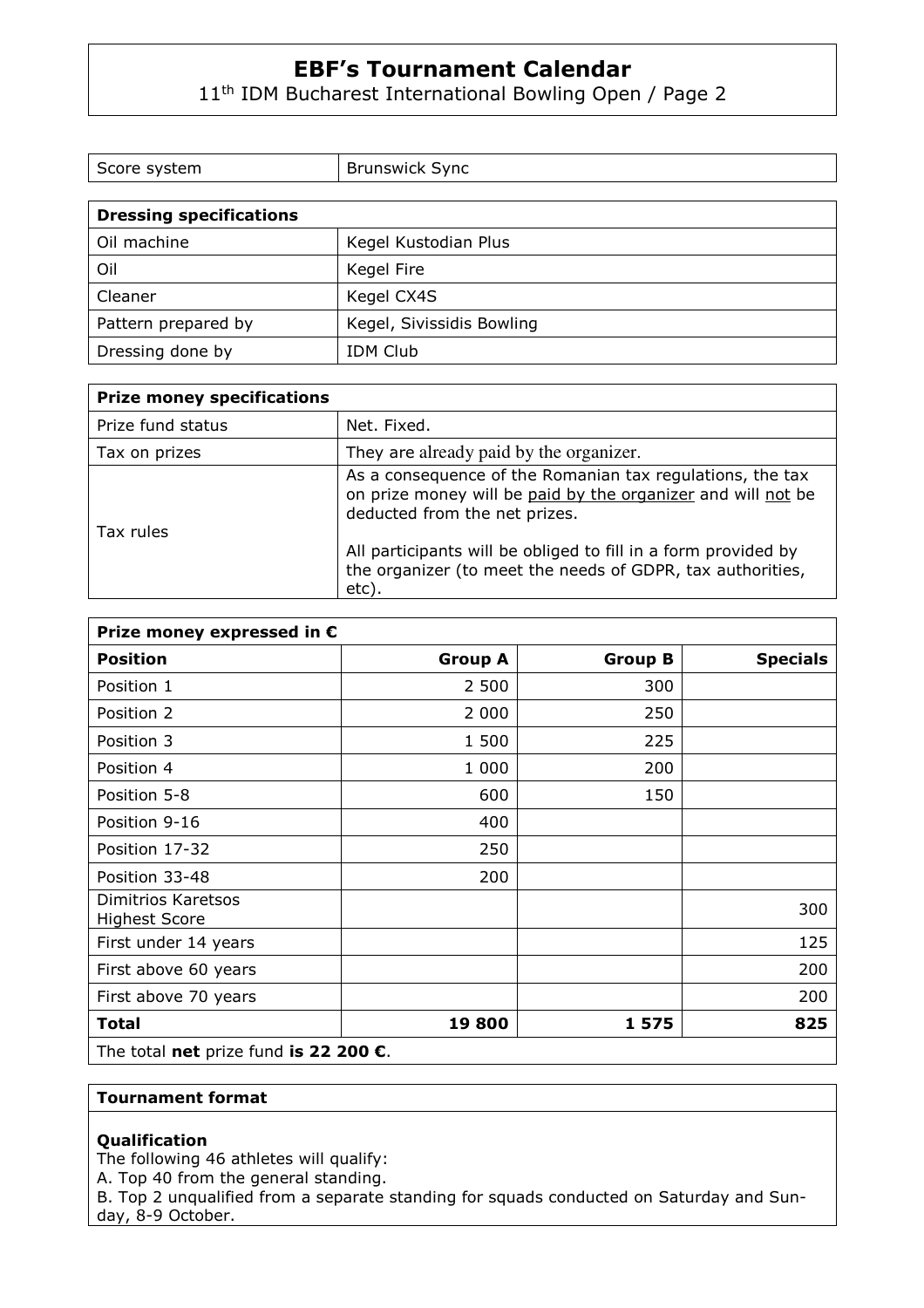11<sup>th</sup> IDM Bucharest International Bowling Open / Page 3

C. Top 2 unqualified from a separate standing for squads conducted on Monday and Tuesday, 10-11 October.

D. First junior (under 18 years at the moment of tournament's beginning) unqualified. E. First woman unqualified.

The 46 qualified athletes will be sorted according to their best 6-games series, in order A-B-C-D-E and then seeded 1-46.

For Category B, the ranking will be made according to positions of the B-athletes in the general qualification standing.

Athletes must inform the organizing committee of the Category, in which he/she is playing. For Category B, all athletes must provide a document from their national federation, proving their annual average to be less than 180.

All the scores count for Category A. If an athlete is registered for Category B, but his score qualifies him in top 46 of Category A, he will qualify to the final steps and will in addition also earn the prize for Category B.

All the athletes from the category A and category B qualified in history of our tournament will become category A (without Desperado).

All the athletes who played in our tournament history at category A will play automatically for A category.

# **Desperado Squad**

1 game Top 2 will qualify to the final steps, seeded 47-48.

Fresh oil before every squad and every final step.

## **Final Step 1**

Athletes seeded 21-48 will play 4 games, starting from scratch. Athletes positioned 1-12 are qualified to the Final Step 2. Athletes positioned 13-28 will be ranked 33-48.

## **Final Step 2**

Athletes seeded 5-20 + athletes qualified from step 1 will play 4 games, starting from scratch. Athletes positioned 1-12 are qualified to the Final Step 3. Athletes positioned 13-28 will be ranked 17-32.

## **Final Step 3**

Athletes seeded 1-4 + athletes qualified from step 2 will play 4 games, starting from scratch. Athletes positioned 1-8 are qualified to the Final Step 4. Athletes positioned 9-16 will be ranked 9-16.

## **Final Step 4**

8 athletes will play 4 games with the pin fall from the Final Step 3 carried forward. Athletes positioned 1-4 are qualified to the Final Step 5. Athletes positioned 5-8 will be ranked 5-8.

**Final Step 5 – oiling only before first match** 

There will be 3 stepladder matches

Stepladder match 1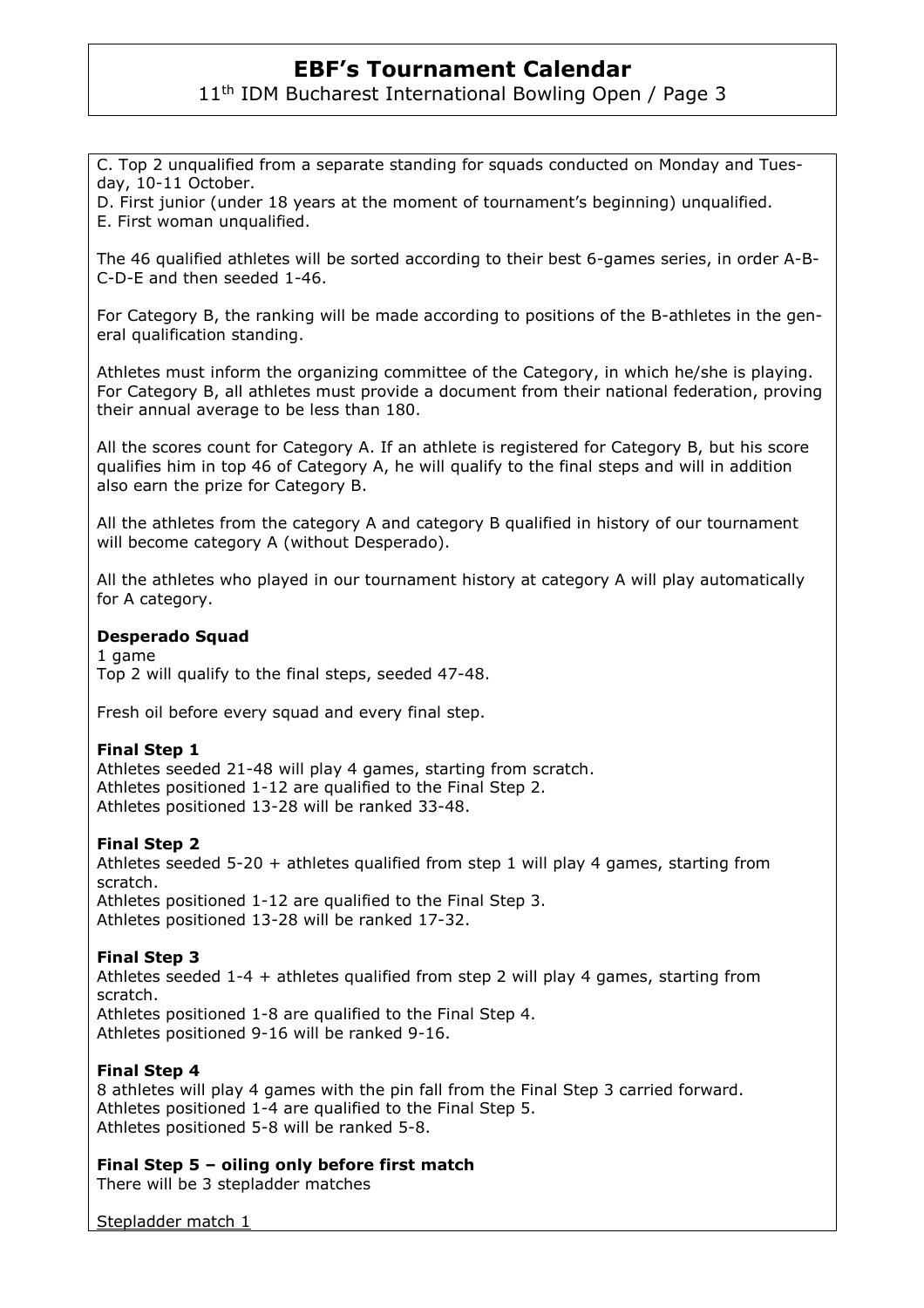11<sup>th</sup> IDM Bucharest International Bowling Open / Page 4

The athlete seeded 4 and the athlete seeded 3 will play a one-game match. The loser of the match will be ranked 4.

Stepladder match 2

The winner of match 1 and the athlete seeded 2 will play a one-game match. The loser of the match will be ranked 3.

Stepladder match 3 The winner of match 2 and the athlete seeded 1 will play a one-game match. The loser of the match will be ranked 2. The winner of the match will be ranked 1.

## **Tournament tie rules**

# **Qualification and the Final Step 1-4**

In case of a tie, the highest ranked athlete will be the athlete with the highest last game in a step. If a tie still exists the highest ranked athlete will be the athlete with the highest second last game in a step etc.

# **Final Step 5**

In case of a tie in a match, a one ball roll off on a full set of pins will be played, repeated until the tie is broken.

# **Desperado Squad**

In case of a tie in the Desperado Squad, a one ball roll off on a full set of pins will be played, repeated until the tie is broken.

| Lane assignments and lane movements |                                                                                                                                                                                       |  |
|-------------------------------------|---------------------------------------------------------------------------------------------------------------------------------------------------------------------------------------|--|
| Lane draws                          | Lane draws will be done by the organiser<br>For squads and steps conducted in both Sector A and B, the<br>draw will decide in which sector of the centre the athletes<br>are playing. |  |
| Athletes per pair in squads         | Two-Four depending on the squad sizes                                                                                                                                                 |  |
| Frequency of movement               | After two games in the qualification<br>After one game in the Final Step 1-4<br>No movement in the Stepladder Final                                                                   |  |
| Movement method                     | Athletes from the even numbered lanes will move two lanes<br>on the right<br>Athletes from the odd numbered lanes will move two lanes<br>on the left                                  |  |
| Number of lanes to move             | Two                                                                                                                                                                                   |  |

| <b>Booking policies</b>                    |                                                                                                                                                                    |
|--------------------------------------------|--------------------------------------------------------------------------------------------------------------------------------------------------------------------|
| Booking restriction before                 | A maximum of four squads can be booked before the tourna-<br>ment starts and maximum two of the bookings can be for<br>squads on Friday and Saturday 14-15 October |
| Booking restriction during                 | Maximum six non played entries                                                                                                                                     |
| Total number of squads<br>played           | No limit                                                                                                                                                           |
| Booking cancellations                      | Possible                                                                                                                                                           |
| Booking priority number on<br>waiting list | Priority number $=$ played squads.<br>Second priority $=$ distance<br>1. First = players from abroad                                                               |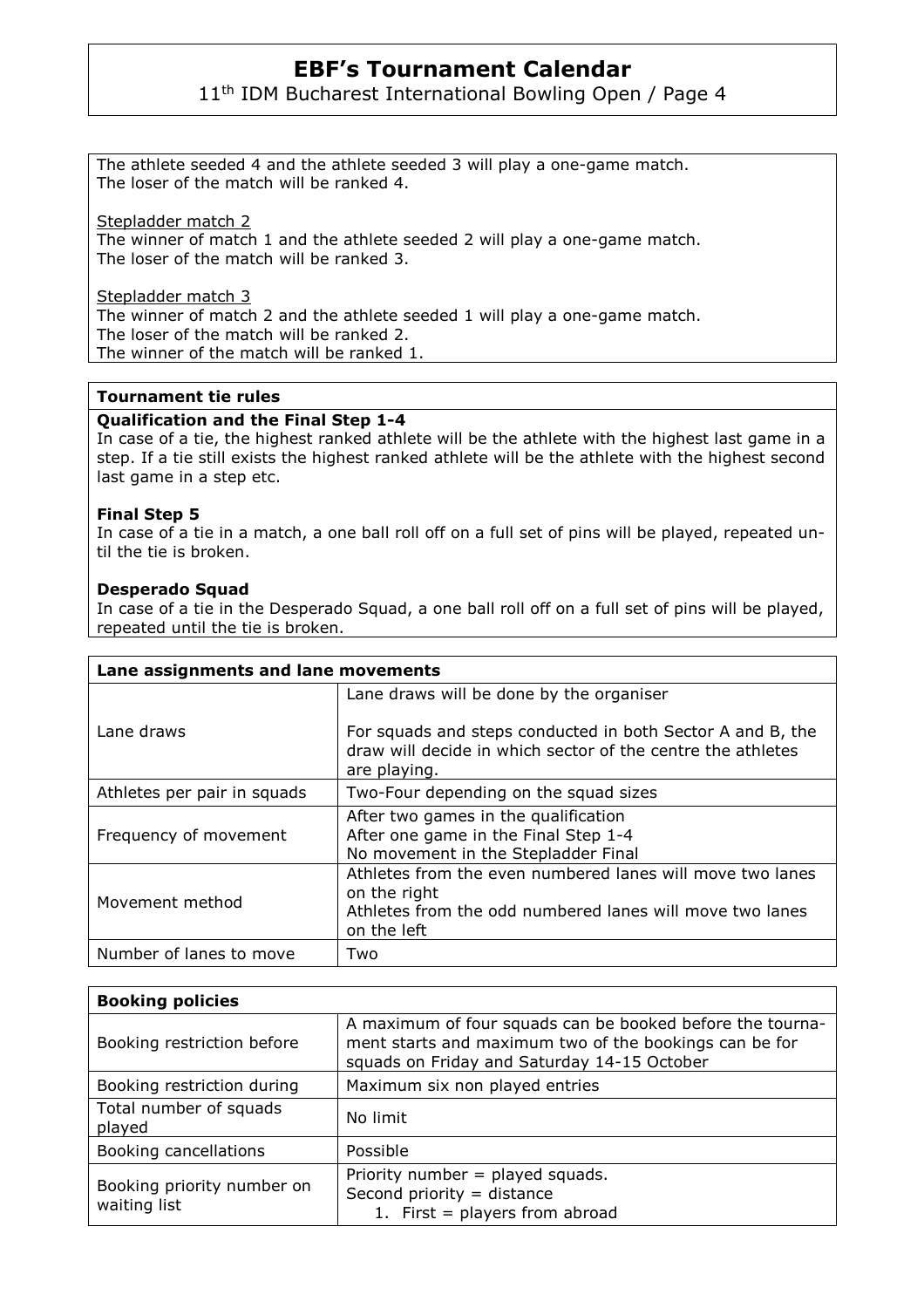# 11th IDM Bucharest International Bowling Open / Page 5

|                    | 2. Second = players from ROU, but not B and IF.<br>3. Third = player from B and IF.<br>The waiting list it is ordered by priority numbers ascending.<br>If priority numbers are equal, first subscribed, first served. |
|--------------------|------------------------------------------------------------------------------------------------------------------------------------------------------------------------------------------------------------------------|
| Registration opens | 30 minutes prior to each squad.                                                                                                                                                                                        |
| Waiting list opens | 10 minutes prior to each squad.                                                                                                                                                                                        |

| Qualification squads and fees in $\epsilon$ |            |             |             |              |                  |                          |
|---------------------------------------------|------------|-------------|-------------|--------------|------------------|--------------------------|
| <b>Squad</b>                                | <b>Day</b> | <b>Date</b> | <b>Time</b> | <b>Spots</b> | <b>Entry fee</b> | <b>Re-entry</b>          |
| Squad 01                                    | Saturday   | 08.10.2022  | 10.00       | 28           | 40               |                          |
| Squad 02                                    |            |             | 13.30       | 28           | 40               | 30                       |
| Squad 03                                    |            |             | 17.00       | 28           | 40               | 30                       |
| Squad 04                                    |            |             | 20.30       | 28           | 40               | 30                       |
| Squad 05                                    | Sunday     | 09.10.2022  | 10.00       | 28           | 40               | 30                       |
| Squad 06                                    |            |             | 13.30       | 28           | 40               | 30                       |
| Squad 07                                    |            |             | 17.00       | 28           | 40               | 30                       |
| Squad 08                                    |            |             | 20.30       | 28           | 40               | 30                       |
| Squad 09                                    | Monday     | 10.10.2022  | 13.00       | 28           | 40               | 30                       |
| Squad 10                                    |            |             | 16.30       | 28           | 40               | 30                       |
| Squad 11                                    |            |             | 20.00       | 28           | 40               | 30                       |
| Squad 12                                    | Tuesday    | 11.10.2022  | 13.00       | 28           | 40               | 30                       |
| Squad 13                                    |            |             | 16.30       | 28           | 50               | 40                       |
| Squad 14                                    |            |             | 20.00       | 28           | 50               | 40                       |
| Squad 15                                    | Wednesday  | 12.10.2022  | 13.00       | 28           | 50               | 40                       |
| Squad 16                                    |            |             | 17.00       | 28           | 60               | 50                       |
| Squad 17                                    |            |             | 21.00       | 28           | 60               | 50                       |
| Squad 18                                    | Thursday   | 13.10.2022  | 09.30       | 28           | 60               | 50                       |
| Squad 19                                    |            |             | 13.30       | 28           | 80               | 60                       |
| Squad 20                                    |            |             | 17.30       | 28           | 80               | 60                       |
| Squad 21                                    |            |             | 21.30       | 28           | 80               | 60                       |
| Squad 22                                    | Friday     | 14.10.2022  | 09.30       | 28           | 80               | 60                       |
| Squad 23                                    |            |             | 13.30       | 28           | 80               | 60                       |
| Squad 24                                    |            |             | 17.30       | 28           | 80               | 60                       |
| Squad 25                                    |            |             | 21.30       | 28           | 80               | 60                       |
| Squad 26                                    | Saturday   | 15.10.2022  | 09.30       | 28           | 80               | 60                       |
| Squad 27                                    |            |             | 13.30       | 28           | 80               | 60                       |
| Squad 28                                    |            |             | 17.30       | 28           | 80               | 60                       |
| Squad 29                                    |            |             | 21.30       | 28           | 80               | 60                       |
| Desperado                                   |            |             | 00.30       | B            | 30               | $\overline{\phantom{a}}$ |